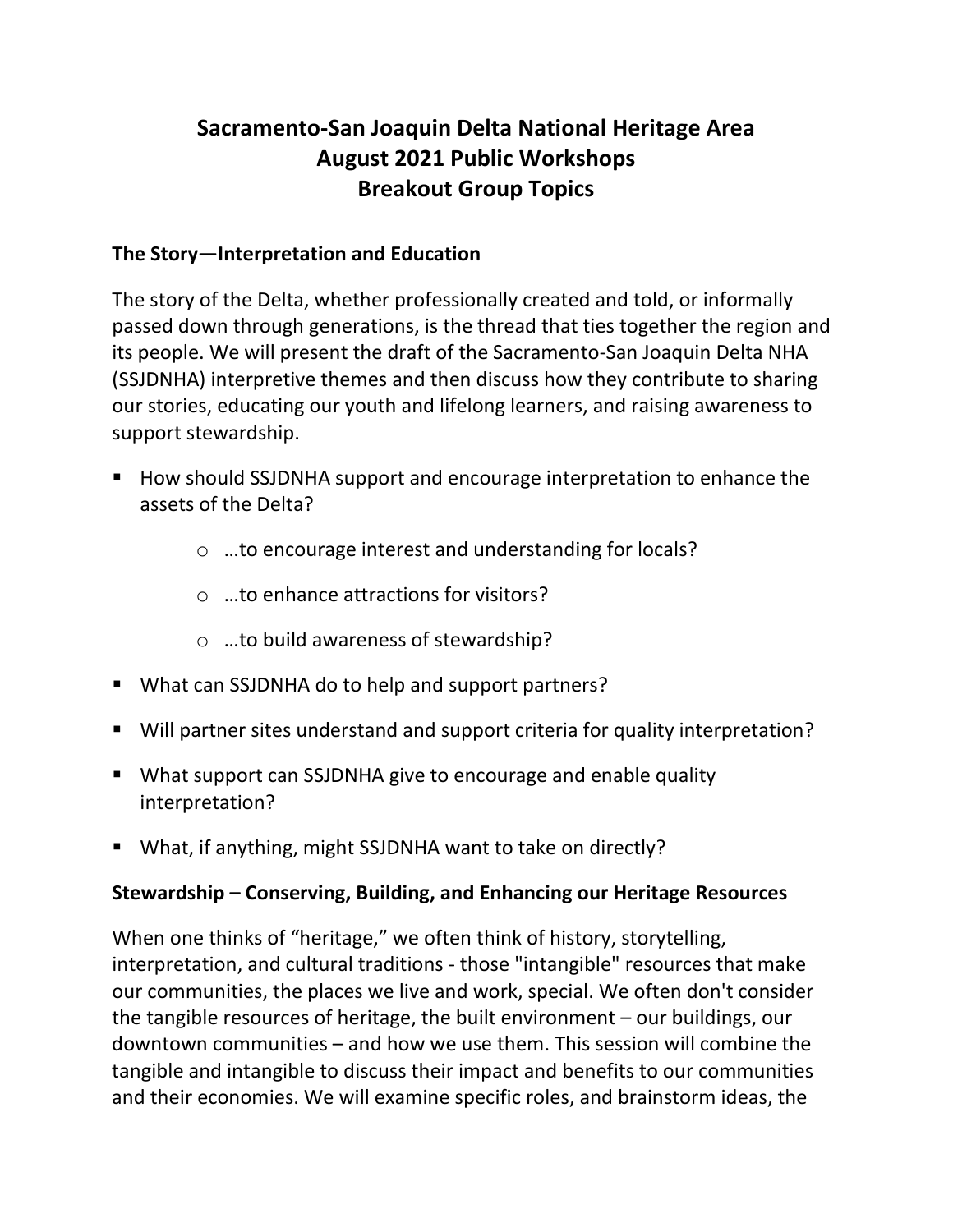role the National Heritage Area can play with helping communities build stewardship of their assets and how they all enhance community development and revitalization in the NHA.

- What is the connection between living traditions (intangible) and special places (tangible) such as the key historic and natural places/spaces in the Delta?
- What are the major obstacles or challenges to preservation of historic assets in the SSJDNHA region?
	- o Historic structures
	- o Cultural landscapes
	- o Collections (museums and archives)
- How can these obstacles or challenges be addressed to support and encourage preservation of historic resources?
- How can we better engage with and support private sector businesses? …especially businesses that incorporate or reflect the region's heritage: tourism, agriculture, and maritime/seafood industry businesses?
- How can we better engage and support nonprofits that focus on preservation of historic assets?
- What might be helpful in building and supporting the human capacity to get things done? (How do we get past the "same few people do everything" issue to engage more citizens in community action, especially in the Delta itself, with a small population)
	- o What can SSJDNHA do to help and support partners?
	- o What, if anything, might SSJDNHA want to take on directly?

#### **The Natural Environment and Recreation**

The Delta is a special place, a natural environment of land and water used for work and play. We are linked to these natural assets, forming an interconnected web of community, culture, commerce, and capital. How can the National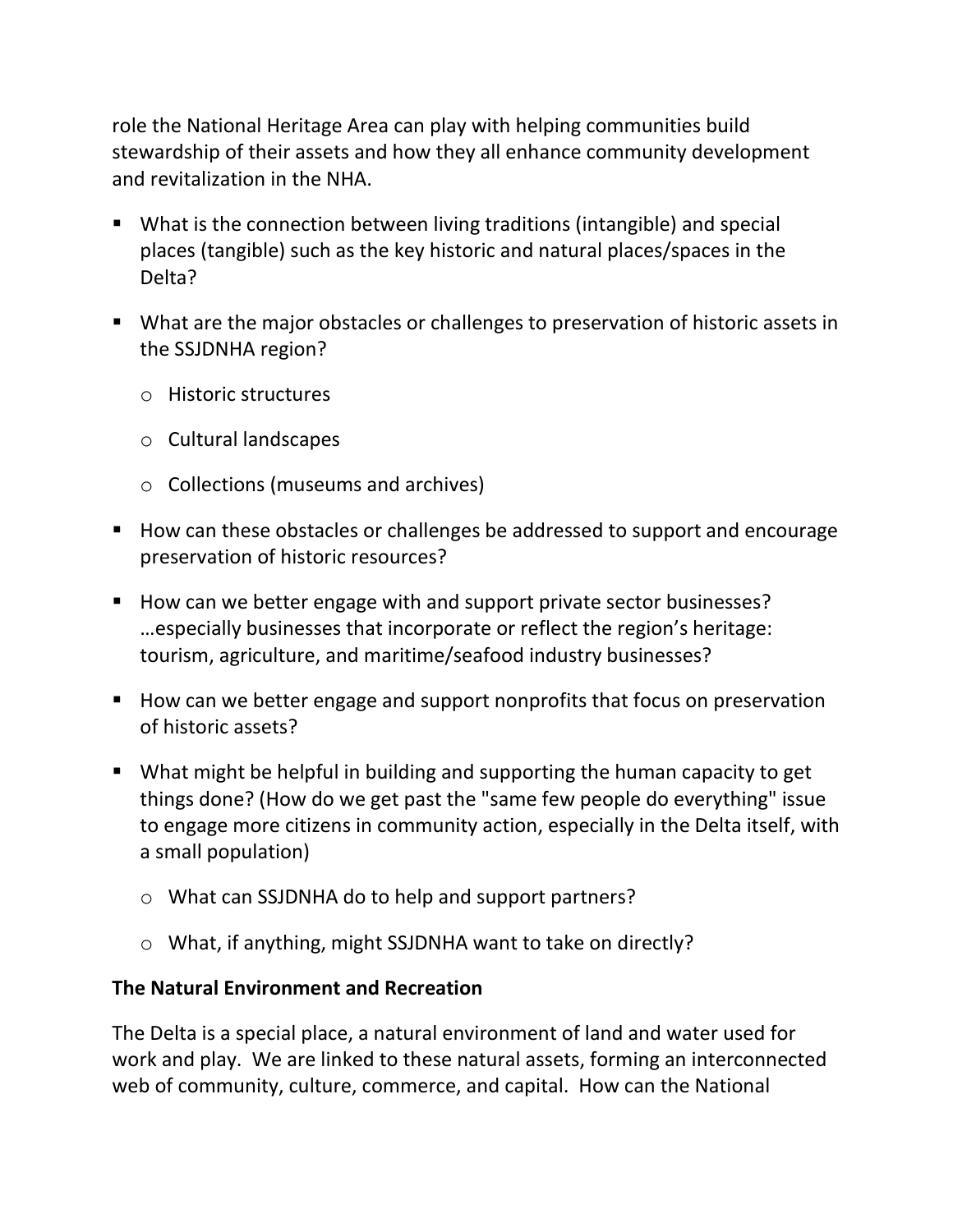Heritage Area work with the private and public sectors in the Delta to continue our traditional work, while allowing for opportunities of recreation, leisure, and other activities that differ from our traditional uses?

- What role does outdoor recreation play in our communities? Discuss how we can enhance and maintain the infrastructure and amenities on which a successful outdoor recreation economy depends.
- How does outdoor recreation connect to our heritage? (The historic cultural landscape(s) is the platform on which all activities occur.)
	- o What can SSJDNHA do to help and support partners?
	- o What, if anything, might SSJDNHA want to take on directly?
- What experiences are currently available in the Delta? What outdoor trends are growing right now, and how are we making that available to visitors (residents and travelers)?
- What is the role of the Great California Delta Trail in the region, and how do the opportunities/challenges it presents align with the NHA?
- What is the role of agriculture in the region today? What is the role of agritourism?
- How can SSJDNHA support ongoing conservation initiatives? What is the NHA's role in conservation (promotion/awareness, etc.?)
- How do we educate the public on natural resources and how to make them aware of their footprint? What are the awareness challenges?
	- o How do we educate the public on natural resources?
	- o How may SSJDNHA support its stakeholders in these objectives?
	- o What roles should SSJDNHA take lead on?
- What are the challenges for conserving, maintaining, and making available, and promoting recreation opportunities?